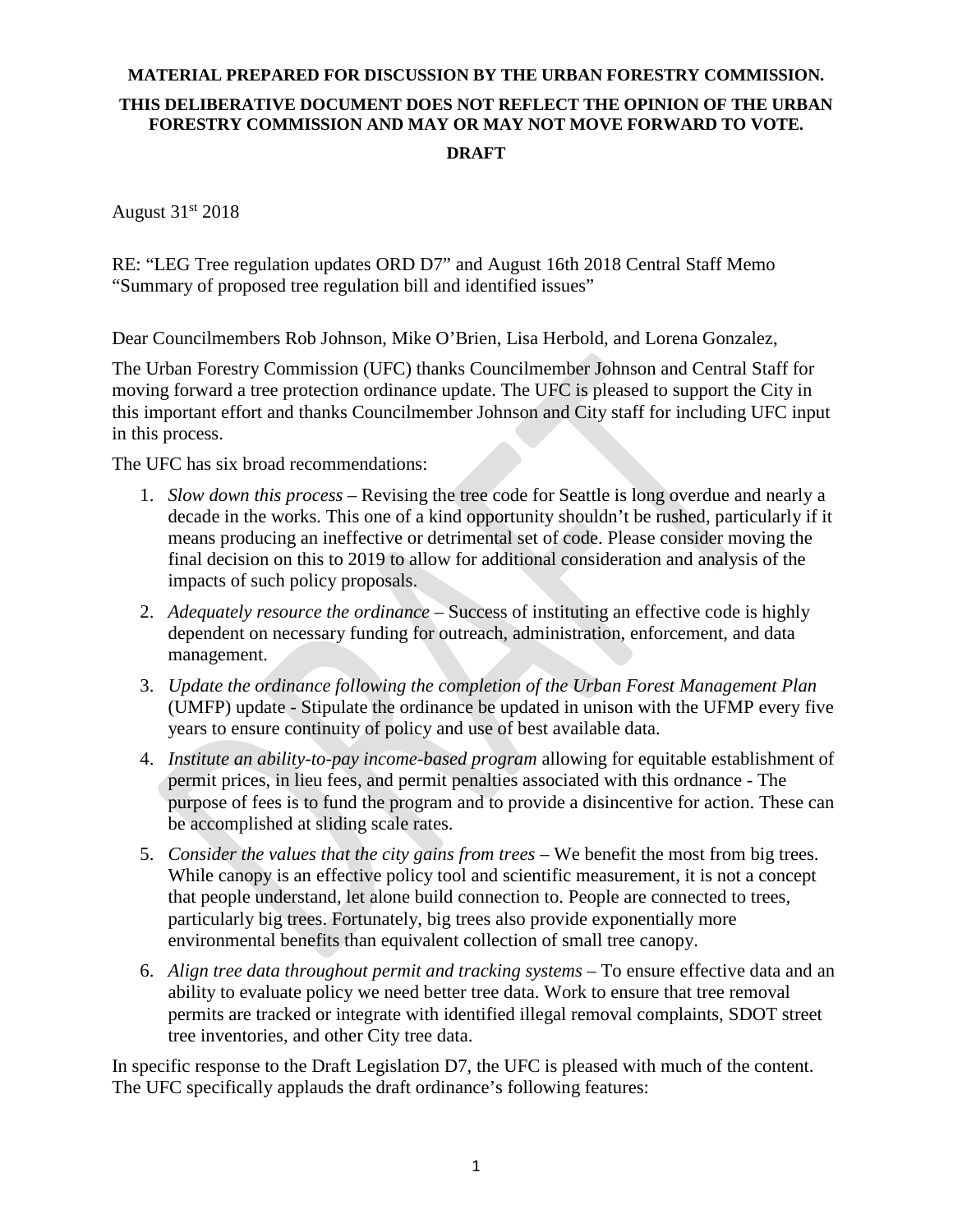- Expansion of the permit system for all private property tree removal activity.
- Use of a six-inch threshold for tree significance.
- Inclusion of clear definitions for relevant terms.
- Creation of an in-lieu payment system and Tree Replacement and Canopy Maintenance Fund.
- Creation of an off-site mitigation planting system.
- Inclusion of maintenance requirements and a five-year major development activity restriction.
- Posting requirements on site for removals.
- Innovative development standard reductions for tree preservation.
- Inclusion of a tree replacement mechanism and assurance that replacement trees reach size of significance.
- Inclusion of notice on title for trees when property is undergoing development.

However, the UFC has concerns with some aspects of the Draft including the removal of the purpose and intent to protect trees that was in previous versions: "…purpose and intent of this chapter to avoid the removal of trees, [and] to protect trees from impacts of development…".

The UFC has recommendations to the draft ordinance that we feel would result in more effective management of our city's trees. We strongly recommend the below adjustments:

### **1. Do not remove protections for existing valuable trees.**

*Concern*: This draft ordinance removes tree protections. The draft ordinance deals with how tree removals are to take place, but does not provide tree protections, and in fact removes existing protections for groves, trees on undeveloped lots, and Exceptional trees including our Heritage Trees. We feel strongly this will result in the loss of a substantial number of large trees and their replacement with smaller trees, leading to reduction, not increases in the city's tree canopy. Scientific findings show that small trees do not provide the same value as large trees. Small trees, if they survive, take decades to replace the benefits we gain from large trees. Large trees provide ecosystem values that collections of small trees cannot replicate. Citizens rally around large trees, they are contributors to communities in ways that collections of small trees cannot replicate.

*Recommendation*: Please considering adding back in protections for exceptional trees, groves, and significant trees on undeveloped lots.

The identification of exceptional trees is not onerous or admiratively burdensome. To this point, the permit system already requires the involvement of an arborist and or SDCI professional taking the identification task over from the landowner. Additionally, the draft ordinance retains the inclusion of the City of Seattle Tree List and List of Suitable Tree Species and expects its use by landowners; the inclusion of exceptional trees is fundamentally no different and could be part of these lists. Some of the proposed provisions in the draft ordinance, such as calculation of net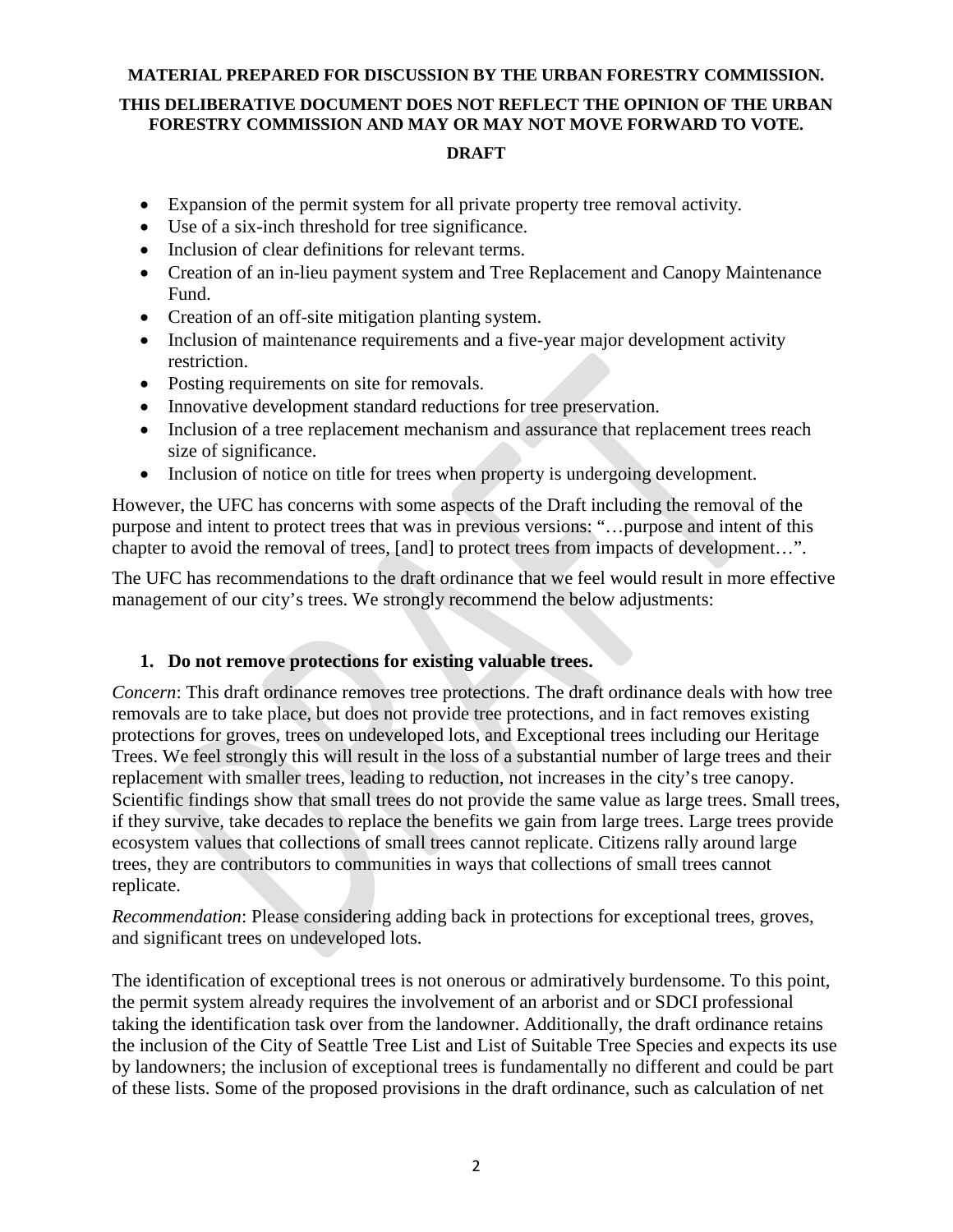canopy cover on a single lot following tree removal, appear to be far more administratively burdensome than simple tree identification would be.

#### **2. Utilize existing permit administration resources for permitting tree removal**.

*Concern*: Tree protections are not stringent enough, and the proposed tree removal system is more complex than needed due to perceived shortcomings of permitting. Basic permitting notions such as file sharing, information attestation, and calculation resources are not adequately considered in constructing a tree removal permit.

*Recommendation:* Tree removal permits should be afforded the same level of resources and systems that other permits are provided. This includes back and forth with a City expert at the permit counter, file sharing, information attestation, and calculation resources. This should allow ease in process not currently available. For example, while tree identification for Exceptional trees is difficult currently, it needn't be when a permit is required for tree removal. And in most cases identification can be accomplished without requiring a site visit for Minor permits.

Create easy to use online tools and calculators similar to what is available for construction. This includes the requirement for calculating a project value, or in this case a tree value, for trees removed. Such implementation would allow for calculation of the permit costs according to the value of trees removed. A simple excel worksheet should be able to calculate the value of the trees being lost utilizing any range of best available sciences on tree benefits valuation. This could be as simple as determining a high, medium, or low value based on size and species.

### **3. Modify use of canopy coverage percentages on single lots (TCMU approach).**

*Concern*: Using calculations of canopy coverage percentage on single lots is problematic. Canopy coverage is a rough approximation that serves city-wide goals as a general aggregate metric. It is likely not as effective on the single lot scale. Some challenges include distinguishing trees and shrubs, and the treating all tree canopy regardless of significance of the tree the same.

Trees are not evenly distributed throughout the city. Expecting them to be and expecting landowners to be equally interested or capable in managing trees is unrealistic and an ineffective approach. Due to preference and necessity some lots will have more trees than others. Generally, this process is seen as too complicated for property owners to effectively follow.

### *Recommendation A: If using a TCMU based approach consider:*

*Always requiring replanting* - If tree removal leads to net tree canopy above the percentage goal, then no replanting should be required on site. However, one must still mitigate for the loss through off-site planting or paying a fee-in-lieu. If removal leads to net tree canopy below the target, one must replant on site. If someone is unable to plant on site due to development scenarios, then they must plant off-site or pay a fee-in-lieu. This allows for canopy to be added to lots short of the percentage goal. It is important to provide a mechanism to add canopy when trees are removed, even if the particular lot has substantial canopy coverage.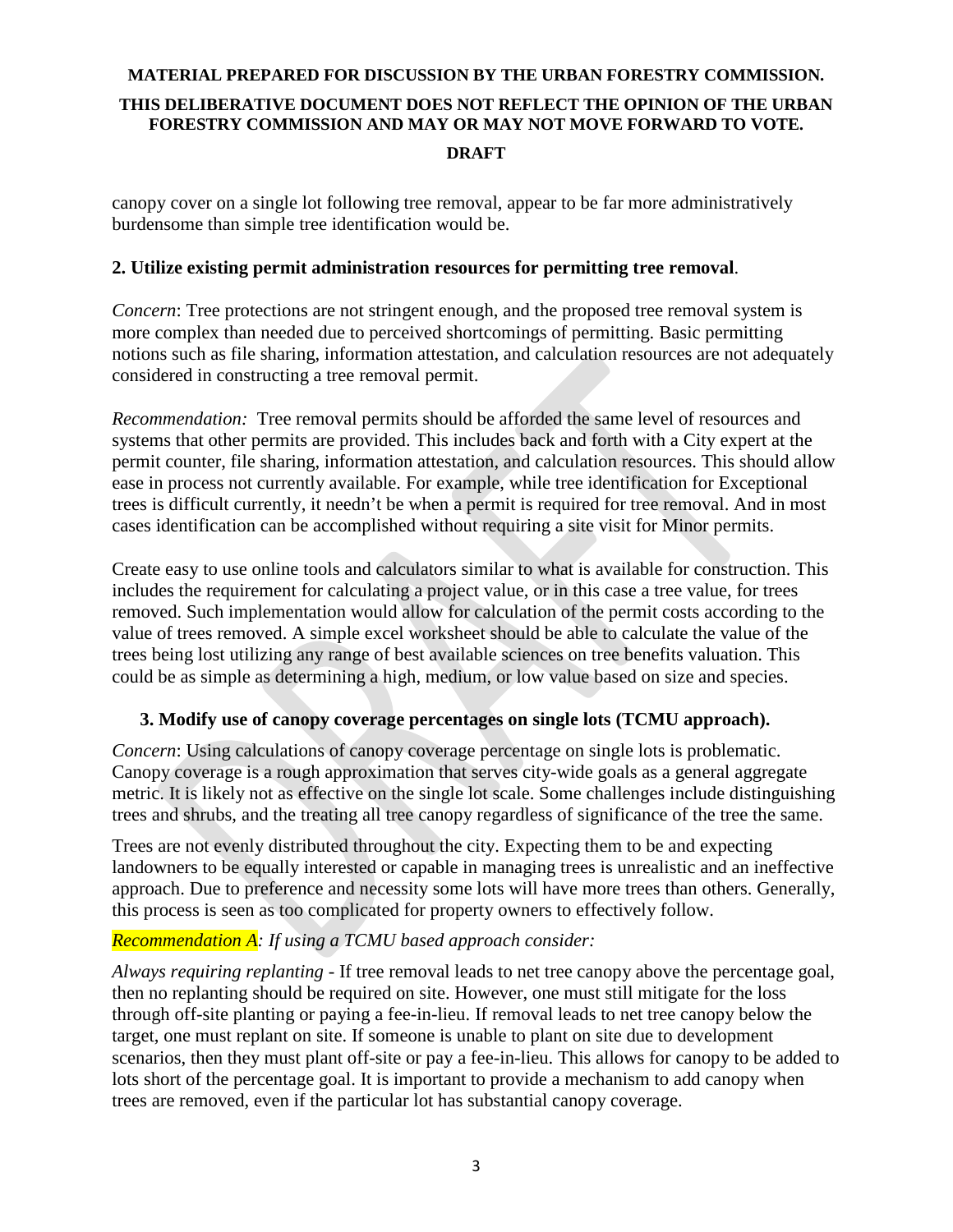*Never striving for less canopy in a zone than we have currently -* Require update of these zonespecific goals every five years in accordance with changes to the Urban Forest Stewardship Plan and best available data. We shouldn't endeavor for a reduction in canopy.

*Clarify canopy calculations in relation to adjoining property -* Clarify calculations related to canopy from neighboring properties, street trees (which are already permitted), non-ROW access easements, and adjacent public property on lots or tree removal. Additionally, clarify calculations for canopy coverage lost on neighboring lots when calculating coverage on lots of removal.

*Clarify calculations of what defines canopy cover* – Consider utilizing a definition of cover at 14-feet in height. This simplifies differentiation of shrubs and hedges with trees, and aligns with minimum height requirements over rights-of-way.

#### *Recommendation B: If considering an alternative to TCMUs, we suggest:*

Implement the same rules for all land uses. If a Significant tree is removed, it must be replanted on site. If someone is unable to plant on site due to site conditions or development scenarios, then they must plant off-site or pay a fee-in-lieu. This creates an equitable, legible tree code that is easily followed appropriately and preserves the most trees possible. It can utilize updated tree species lists available to the public already.

For removal of trees less than 6 inches DBH, no permit is required. For removal of trees between 6 and 24 inches DBH a permit is required. Trees larger than 24 inches are considered Exceptional and shall not be removed unless hazardous or precluding development. Also considered Exceptional should be all trees designated as Heritage trees, trees designated as Exceptional due to their size or stature, trees in defined groves, and trees on undeveloped lots. Exceptional trees should not be removed unless depriving of property value or are considered hazardous and thus no longer exceptional.

Trees being removed requiring permits should be replaced on site. If replacement on site is possible a Minor permit will be sufficient. If tree replacement cannot be completed on site due to insufficient plantable space for replacement requirements, then a Major removal permit should be issued. A Major permit allows for in lieu or off-site planting. These rules should hold the same for properties in development or not in development.

Replacement trees, on or off site, are always required for removals, in less in lieu fees are paid. Replacements, in that they are younger and survival beyond five years is not certain, must exceed the trees removed to ensure city-wide canopy growth. Trees should be replacing in accordance to their value, which is previously calculated in determining the permit cost. Tree categorization could be provided in the updated City of Seattle Tree List and List of Suitable Tree Species, and aligned with the valuation estimation tool. Categorizing for replacement could be as simple as small, medium, and large in twenty years. A potential methodology could be: